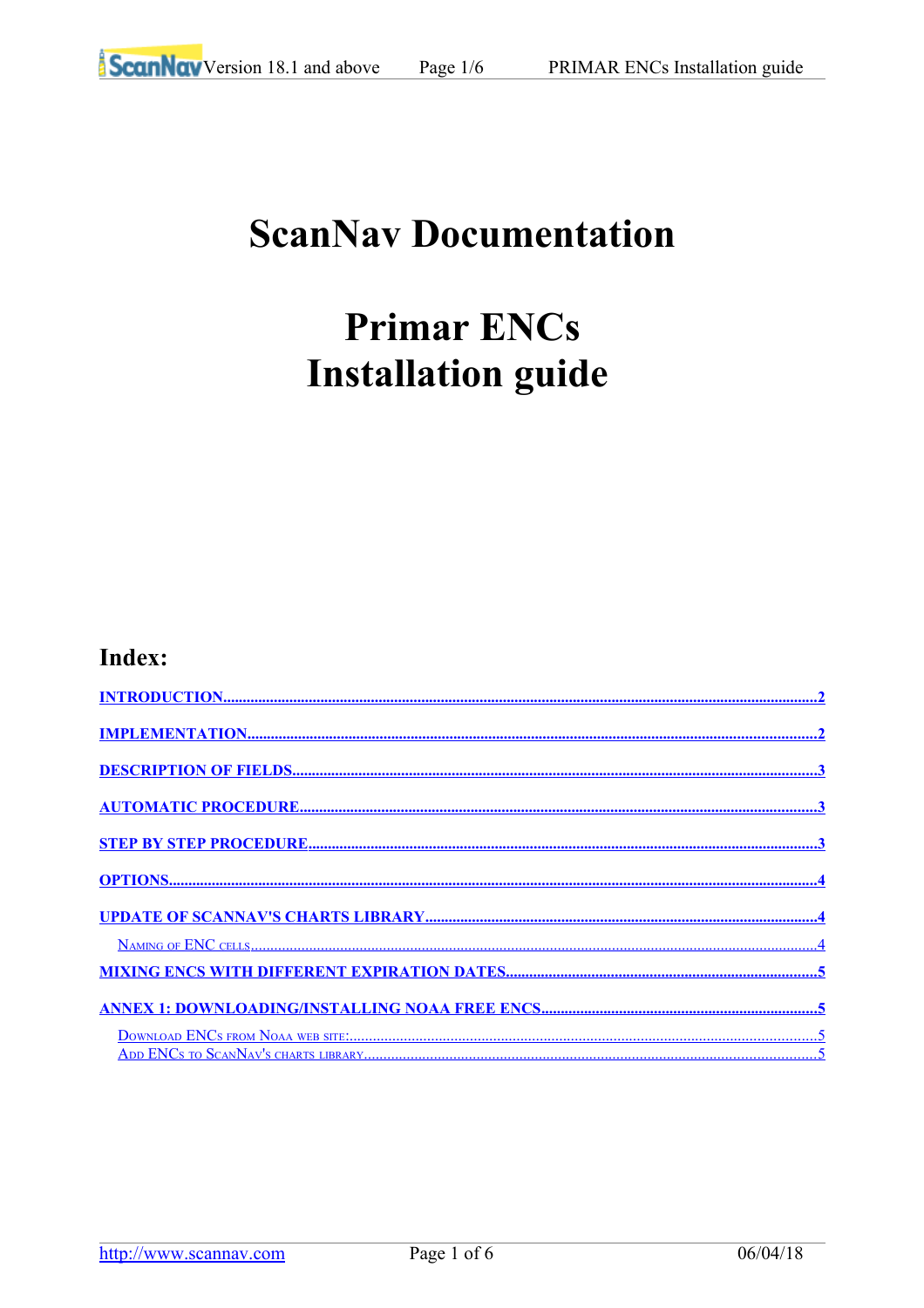# <span id="page-1-1"></span>**Introduction**

Initial installation and updates of PRIMAR ENCs are completely integrated in ScanNav starting from version 11.5. You can now download and install them in a seamless process, directly from ScanNav.

This documentation only applies to versions 11.5 and above of ScanNav. For earlier releases, please refer to the previous installation method using S63Install and the Primar catalog.

This process doesn't apply to the downloading/installing of the USA free ENCs available on the Noaa web site. Please refer to Annex 1 at the end of this document for the specific procedure.

# <span id="page-1-0"></span>**Implementation**

1) Open the "Charts Library" window using button  $\left[\frac{\mathbb{q}}{2}\right]$ , or menu «File»  $\rightarrow$  « Charts Library »



2) Then, in the «Charts Library» window, use menu «File»  $\rightarrow$  «Install »  $\rightarrow$  «Primar ENCs »:

| <b>E.</b> Current Map Library |      |                            |            |    |                         |                |  |  |
|-------------------------------|------|----------------------------|------------|----|-------------------------|----------------|--|--|
|                               | File | Edit                       |            |    |                         |                |  |  |
|                               |      | Open new library           | $Ctrl + O$ |    | <b>Central Latitude</b> | Central Longit |  |  |
|                               |      | Insert charts or libraries | $Ctrl + I$ |    | 46°11,432'N             | 004°03,746'W   |  |  |
|                               |      | New                        | $Ctrl + N$ |    | 51°11,627'N             | 001°29,112'E   |  |  |
|                               |      |                            |            |    | 50°51,388'N             | 007°17,641'E   |  |  |
|                               |      | Save library               | $Ctrl + S$ |    | 53°32,972'N             | 011°53,465'E   |  |  |
|                               |      | Text file Export(selected) |            |    | 44°55,157'N             | 009°15,531'E   |  |  |
|                               |      |                            |            |    | 41°45,996'N             | 007°42,790'E   |  |  |
|                               |      | Text file Export(all)      |            |    | 46°43,698'N             | 009°31,182'E   |  |  |
|                               |      |                            |            |    | <b>MOAD COOR</b>        | ALES LA AAAU   |  |  |
|                               |      | Install                    |            | hř | <b>Primar ENCs</b>      |                |  |  |
|                               |      | ■ 5G660XL:M620049:         | 0          |    | <b>Navionics Charts</b> |                |  |  |
|                               |      | G652XL-M620040-            |            |    | 46 49 763 N             |                |  |  |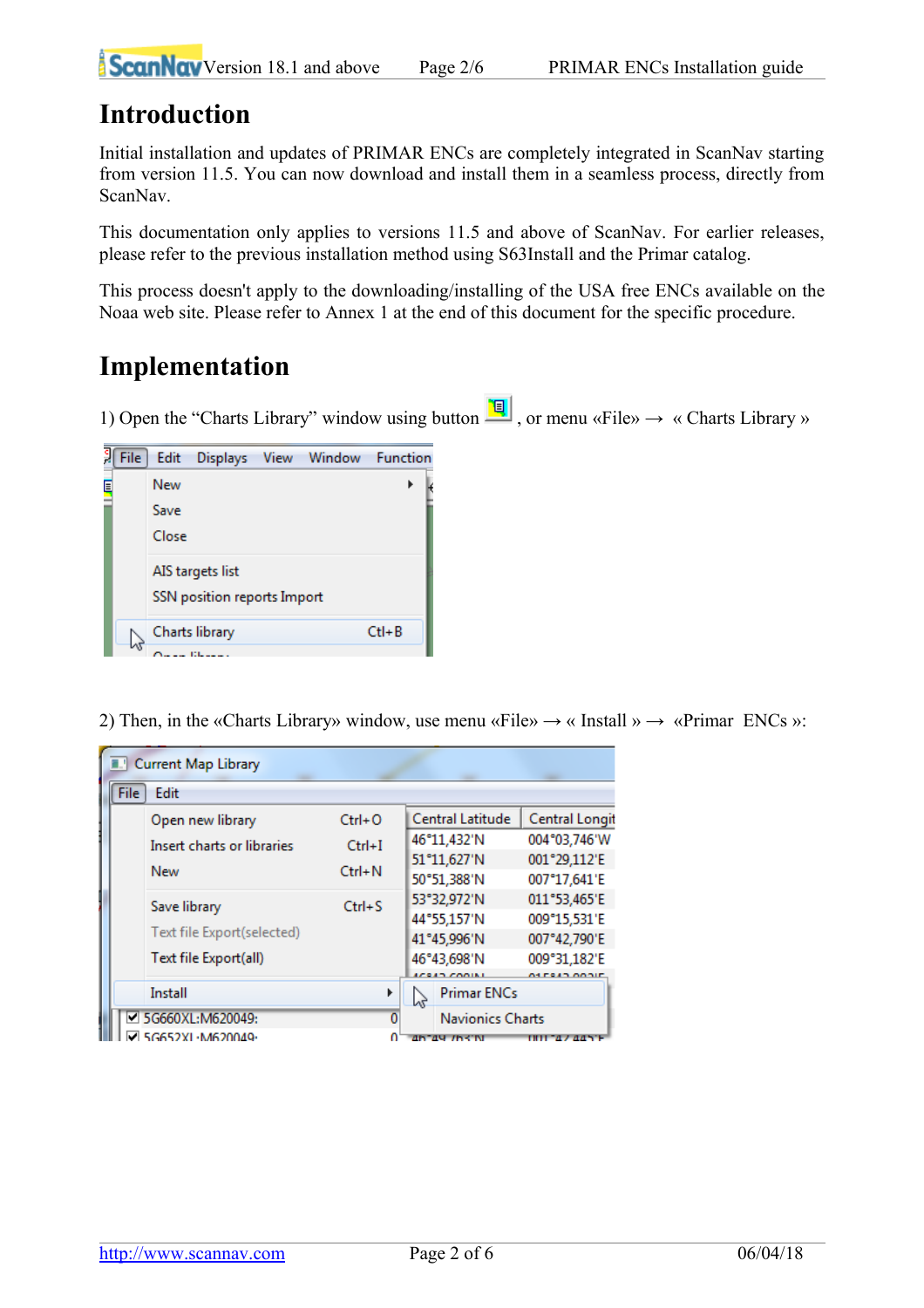|                                                                | <b>ScanNav</b> Version 18.1 and above                                                                              | Page $3/6$                       |                                    | <b>PRIMAR ENCs Installation guide</b> |
|----------------------------------------------------------------|--------------------------------------------------------------------------------------------------------------------|----------------------------------|------------------------------------|---------------------------------------|
| <b>Primar ENC Installer</b>                                    | 3) The following window will open:                                                                                 |                                  | ×                                  |                                       |
| <b>ScanNav</b>                                                 |                                                                                                                    |                                  |                                    |                                       |
|                                                                | Installation and Update of Primar ENCs                                                                             |                                  | <b>PRIMAR</b>                      |                                       |
| User Permit                                                    | 28FA7720372BD1C1D5C89FD53333                                                                                       |                                  | Other pc                           |                                       |
| ENC_ROOT folder                                                | D:\Users\lomba\Documents\ScanNav Settings\Cartes\Primar\ENC_                                                       |                                  |                                    |                                       |
| <b>Automatic procedure</b>                                     | This method will first download updates from the Primar web site,<br>and then install them in your ENC_ROOT folder | Dowload, then Install            |                                    |                                       |
| Step by step procedure                                         |                                                                                                                    |                                  |                                    |                                       |
| 1 - Download the archive<br>or through the link sent by Primar | 2 - Install the dowloaded archive from step 1                                                                      | 2: Install downloaded<br>updates |                                    |                                       |
| <b>Options</b><br>Limit download to updates<br>▽               |                                                                                                                    |                                  | Download the ENC<br>names database |                                       |

# <span id="page-2-2"></span>**Description of fields**

Forced install

«**User Permit**» : This is a unique identifier generated from your ScanNav license. It is the reference under which you are registered at Primar, and which is necessary to generate Cell permits to decrypt charts.

Note: for the demonstration version of ScanNav, this field will be empty; you will therefore not be able to order or install Primar ENCs. You may nevertheless ask for a temporary license which will enable the possibility, or test ScanNav with the USA ENCs available for free on the Noaa web site (see Annex 1 at the end of this document for the specific process) "**Other pc**" button: See chapter "Alternate Download Methods" chapter below.

Help

Close

« **ENC\_ROOT Folder** » : This is your installation folder where downloaded ENCs will be copied. A default location is proposed, which is recommended to keep. You may nevertheless change it to another location if you prefer another disk organization. For example, if you already have other Primar ENCs installed, you may use the same ENC ROOT folder. The complete path must mandatoraly finish by a folder named « ENC\_ROOT ». If the folder doesn't already exist, it will be created. It is strongly recommended not to store any other files in this folder.

# <span id="page-2-1"></span>**Automatic procedure**

By clicking on button «**Download, then Install**» , ScanNav will automatically install the ENCs after downloading them from Primar's site, and will update ScanNav's Charts Library once done. Starting from version 18.1 of ScanNav, the downloaded archive is kept in your "Documents" folder.

# <span id="page-2-0"></span>**Step by step procedure**

Using step by step, you can dissociate downloading from installation. This lets you download your ENC from any other pc and/or by other means.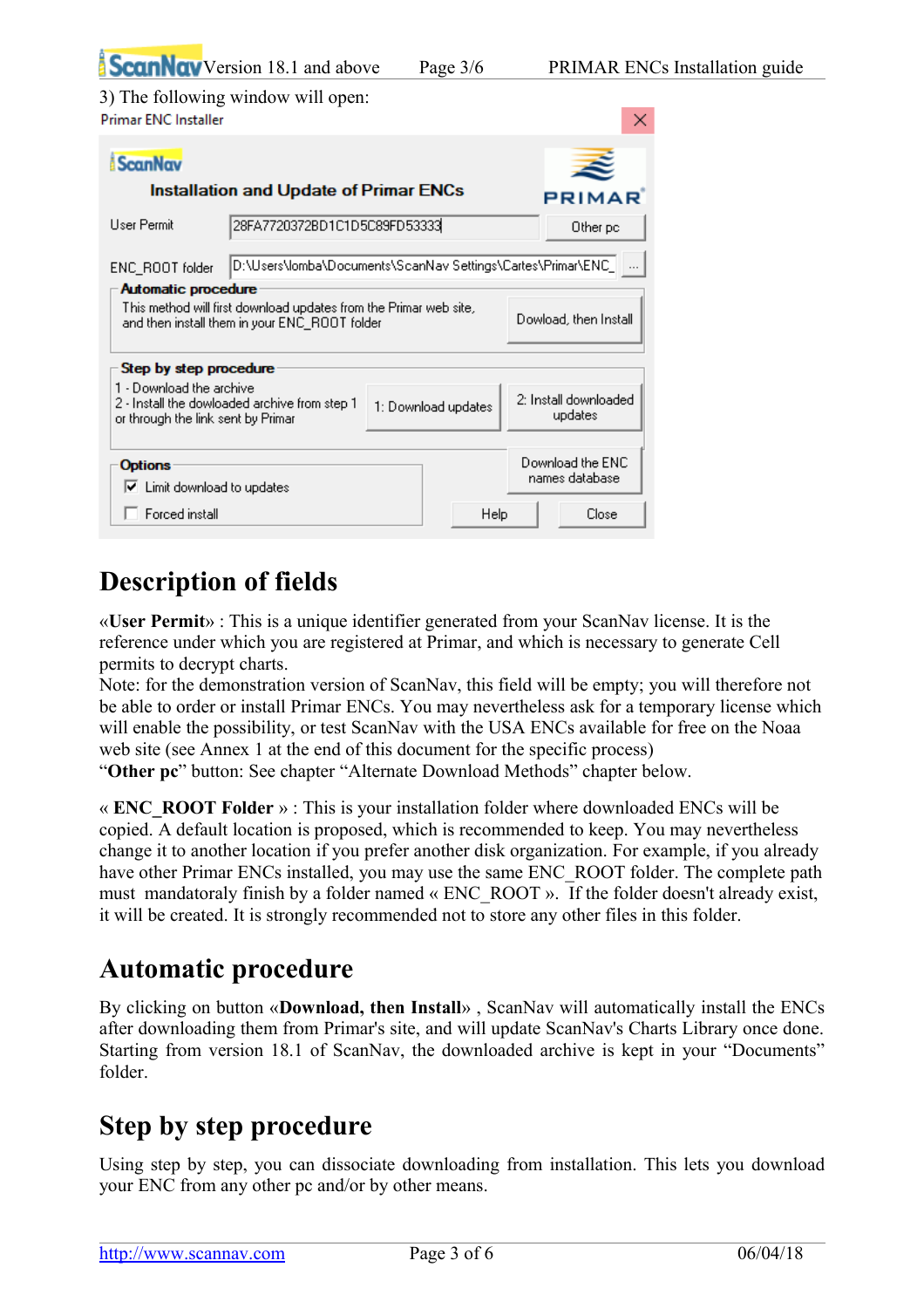**ScanNav** [V](http://www.scannav.com/)ersion 18.1 and above Page 4/6 PRIMAR ENCs Installation guide

- Click on « **1: Download updates** »: ScanNav will propose a location where to save the downloaded archive. You may eventually modify this default location. Downloading starts when you click on «**Save**». Alternatively, you can download using the link provided in Primar's email
- Click on « **2: Install downloaded updates** »: ScanNav will prompt you for the downloaded file location. If you just downloaded it using the first step, it will be initialized with the right path, and you just need to click on «**Open**» to start the installation process. At the end of the installation, ScanNav will update the chart library with installed cells/updates.

# <span id="page-3-2"></span>**Options**

For the initial installation, these options are useless. They take all their meaning when updating or installing new purchased cells to an existing library.

« **Limit downloads to updates** » : If this option is checked, ScanNav will analyze your existing ENC ROOT folder, so as to download only the updates or new cells compared to the existing. This lets you limit the download band width to the strict minimum. To download a full operational enc set (\*), un-check this option. ((\*): limited to the cells within the subscription period)

 « **Forced install**» : This option will only be useful for trouble shooting damaged ENC\_ROOT folder or chart library. It will ignore and overwrite existing files. To be fully operational, you should use this option in conjunction with « Limit downloads to updates » unchecked, so as to consider a complete enc exchange set, not limited to updates.

# <span id="page-3-1"></span>**Update of ScanNav's charts library**

At the end of the installation process, ScanNav's chart library is updated with installed cells/updates.

It is important to note that only (and all) the new or updated cells will be added to the charts library. Indeed, ScanNav considers that non impacted cells are already part of the library, which should be the case in most common usages.

If this would not be the case (for example new reset library, or containing another type of charts), you need to re-import the totality of the ENCs using the classic method:

- In the «Charts library» window, use menu « file »  $\rightarrow$  «Insert charts or libraries »
- Browse to your ENC\_ROOT folder and choose file « ENC.pmt », then validate with « Open »

All the existing ENCs will be checked and re-imported in the library.

### <span id="page-3-0"></span>*Naming of ENC cells*

ENCs provided by Primar are identified by a single reference number. In order to display their name, you need to install the ENC names database using button "**Download the ENC names database**" ENCs will then appear with their reference number **and name** in the chart library. This possibility is available in ScanNav starting fro version 18.1. It also applies to previously installed ENCs, providing that they are still in the Primar catalog. The ENC names database is stored in file "ENC\_Names.csv" located in sub-folder "S57" of your "ScanNav Setting" folder.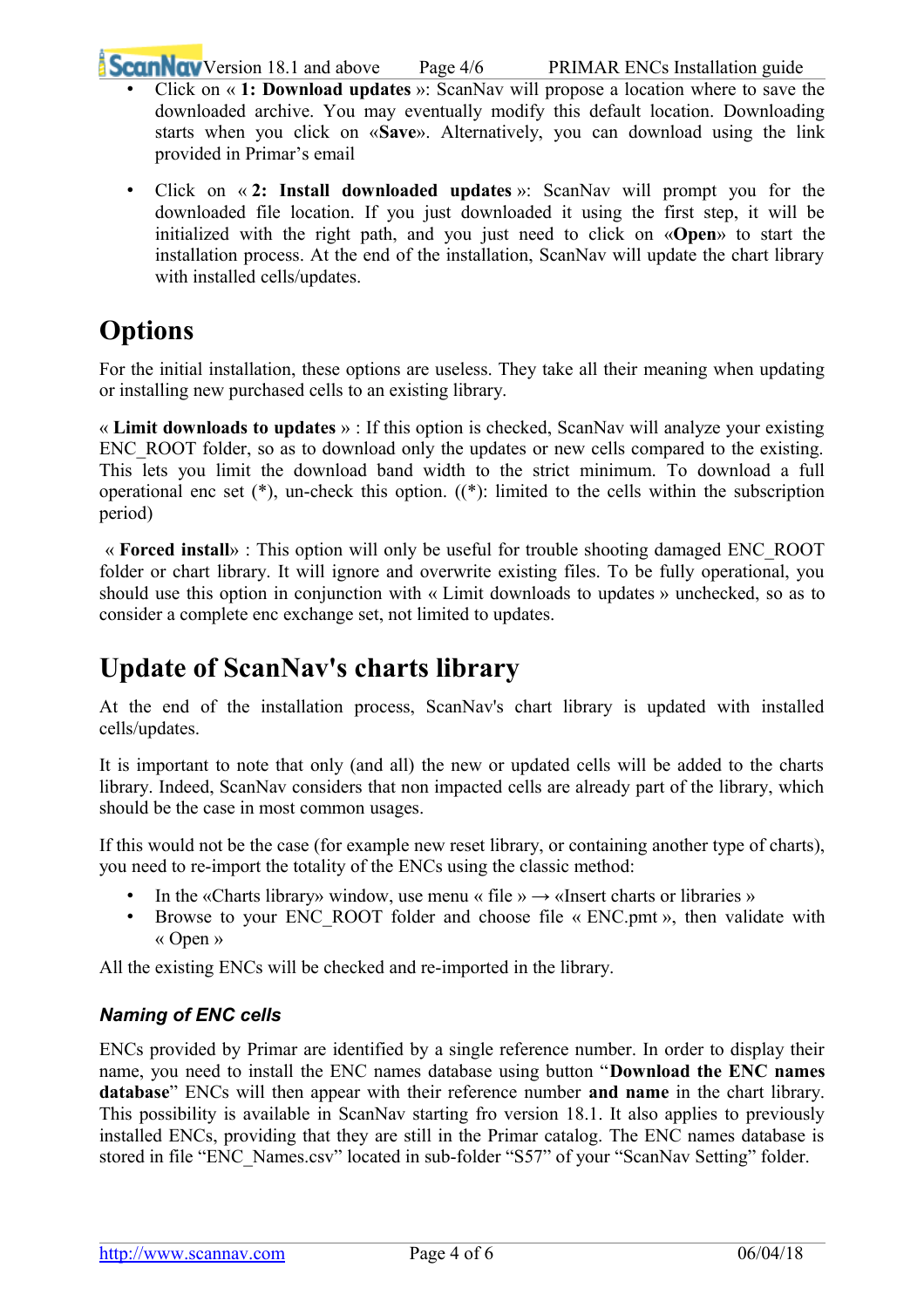# **Alternate download methods**

If you cannot connect your PC to Internet, it is possible to download ENCs from another connected PC using different methods:

- 1) Using the email notification sent by Primar: Click on the link in the email, and follow instructions on the web site. You may then directly use step « **2: Install downloaded updates** » described above, giving the path of the downloaded zip archive.
- 2) Install ScanNav on another station, and use button **«Other pc »**. Clicking on this button, lets you input another User Permit in the associated field (Make sure to check the validity of the input User Permit before processing). The only accessible action will then be to download the basket from Primar using «1: Download updates »; all other fields will be grayed out. Once downloaded, transfer the zip file to the destination PC, and process using « 2: Install downloaded updates ». Note: in this case the full basket will be downloaded (it is not possible to limit to updates).

# <span id="page-4-3"></span>**Mixing ENCs with different expiration dates**

In previous versions of ScanNav, it was strongly recommended not to mix ENCs with different expiration dates so as to limit manipulations of the Cell Permits. You therefore had to create several ENC\_ROOT folders.

Using this new installation process, ScanNav combines the cell permits file in an incremental way, so it is now possible to use a unique ENC\_ROOT directory for all your encs, whether they are in the subscription period or not.

# <span id="page-4-2"></span>**Annex 1: Downloading/Installing NOAA free ENCs**

The above documentation only applies to Primar ENCs.

ENCs downloaded from the Noaa do not have Cell Permits, and their structure on disk is slightly different, which implies a different process described below:

- 1. Download ENCs from the Noaa web site
- 2. Unzip archive in an empty folder.
- 3. Insert file CATALOG.031 in ScanNav's charts library.

#### <span id="page-4-1"></span>*Download ENCs from Noaa web site:*

Go to the following web site: [http://www.nauticalcharts.noaa.gov/mcd/enc/download\\_agreement.htm](http://www.nauticalcharts.noaa.gov/mcd/enc/download_agreement.htm)

Read the legal information and click on the button at the end of the page to accept conditions:

Proceed to Chart Downloader

On the new page, Click on the link concerning ENCs: « Click [Here](http://www.charts.noaa.gov/ENCs/ENCs.shtml) to Download NOAA Electronic Navigational Charts. » then follow the instructions. You have the choice of different areas to download, either the entire US ENCs by clicking on « All », or selectively for a given state, or on a cell per cell basis.

### <span id="page-4-0"></span>*Add ENCs to ScanNav's charts library*